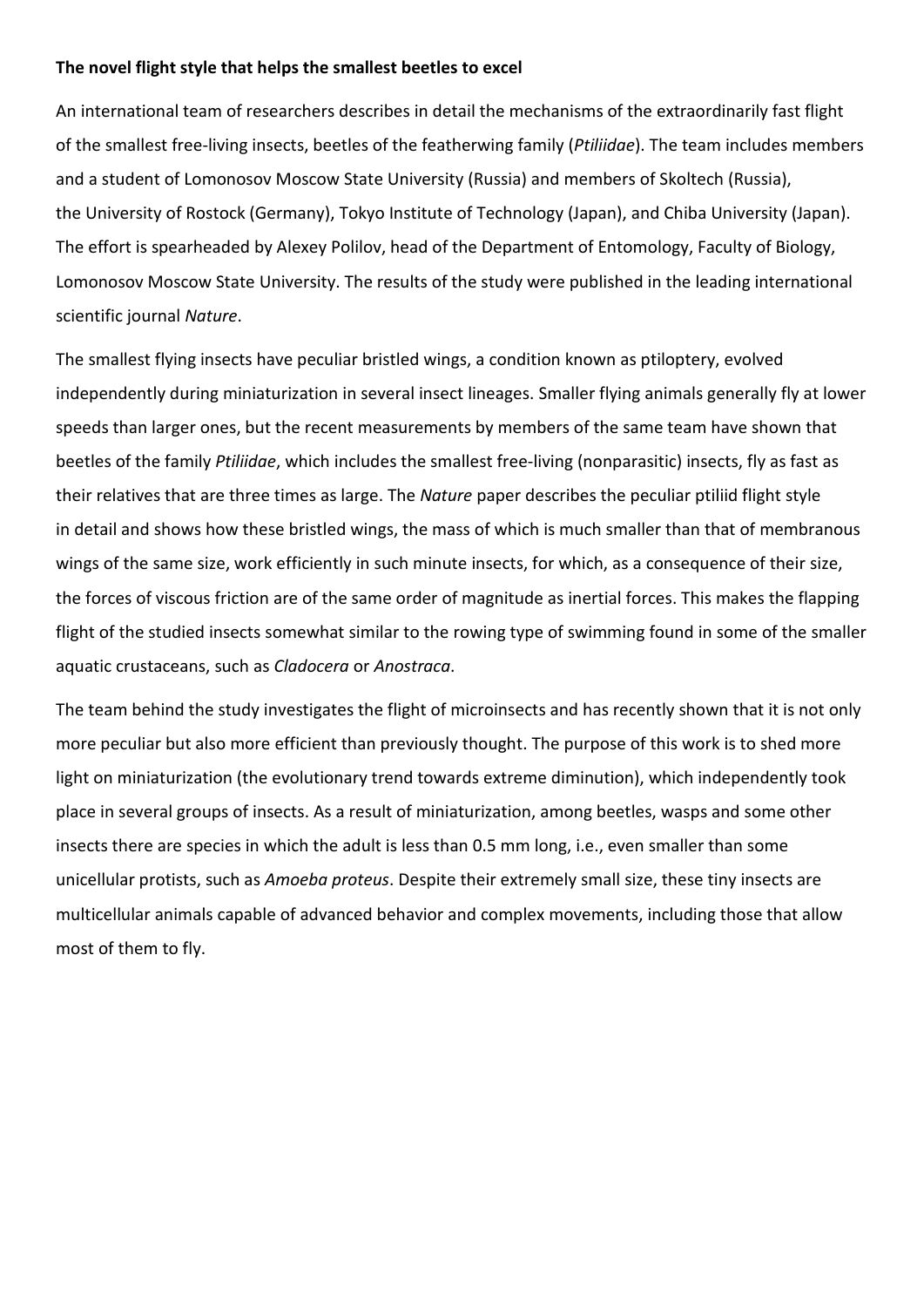

**Fig1.** The featherwing beetle *Paratuposa placentis* (left) shown at the same scale as the unicellular protist *Amoeba proteus*  (right). Modified from Farisenkov et al. (2022)

The effects of miniaturization on the structure and functions of body systems remain poorly understood. Investigating this issue, the team recently found that miniature featherwing beetles (representatives of the family *Ptiliidae*) fly as fast as much larger representatives of related beetle families. Their maximum accelerations are also surprisingly high, and in terms of the number of body sizes covered in flight per second they surpass all animals for which this parameter has been measured to date. But the mechanism of their flight remained unknown.



**Fig2.** The setup designed and constructed by Sergey Farisenkov for high-speed recording of the free flight of microinsects under infrared LED and laser illumination using four synchronized cameras. Photo from the archive of the Department of Entomology, Faculty of Biology, Lomonosov Moscow State University

The study combines modern morphological methods, three-dimensional reconstructions of the movement of body parts in flight, and new approaches in computational aerodynamics. All these methodologies together revealed the mechanism of flight that helps the smallest beetles to excel at flight. This mechanism was studied using the example of one of the smallest beetles, *Paratuposa placentis,* whose adult body length is less than 0.4 mm. It is shown that the surprisingly efficient flight of these beetles is facilitated by the following adaptations. First, their wings are extremely light, because, unlike the wings of large beetles, these have a very narrow wing blade with a fan of long peripheral bristles (a condition known as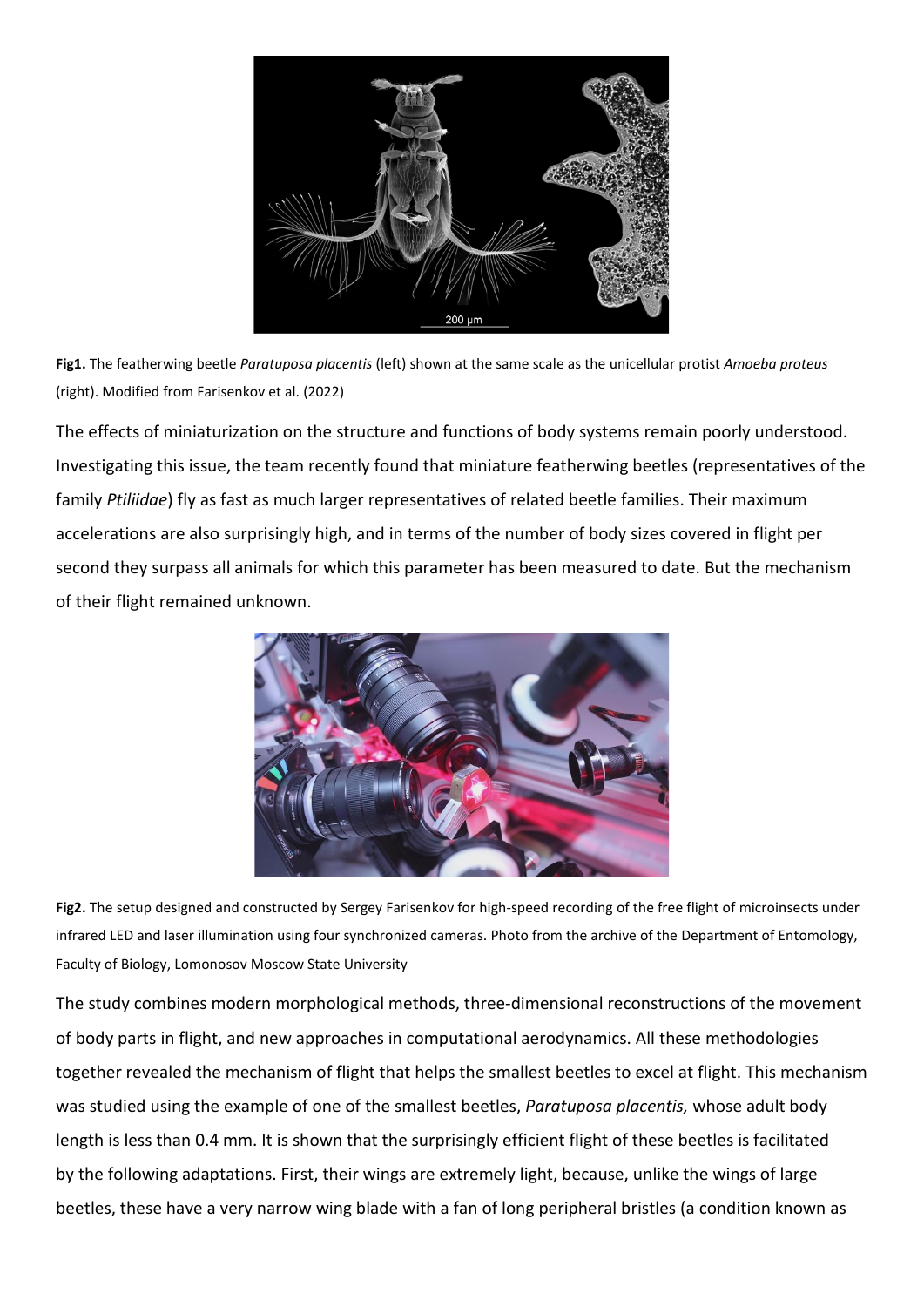*ptiloptery*, which means featherlike wing). Moreover, in the smallest beetles these bristles are covered with outgrowths (making the bristles brush-like), which render the wing even lighter without making it much more permeable to the air. Second, these beetles have a flight style previously unknown and described for the first time in this paper. As in other flying beetles, *Paratuposa placentis* uses for flight its hindwings, which at rest are folded under the rigid elytra (the modified forewings). The bristled hindwings move along an unusual trajectory, shaped like a broad figure eight, and make rowing movements alternating with claps both above and below the body of the beetle.



**Fig3.** Trajectories of the tips of the wings (upstroke red, downstroke green) and elytra (blue) in the featherwing beetle *Paratuposa placentis* in lateral view. Modified from Farisenkov et al. (2022)

The studied beetles were captured in Vietnam. They were placed in a transparent chamber, where their flight was filmed on two high-speed video cameras. From the video recordings, a three-dimensional reconstruction of the movements of the wings, elytra, and body was produced, which made it possible to perform accurate aerodynamic calculations using special software. The structure of the wings was studied using scanning electron and confocal laser microscopes. Such a comprehensive study enabled the first detailed description and analysis of the mechanism of flight for a microinsect.

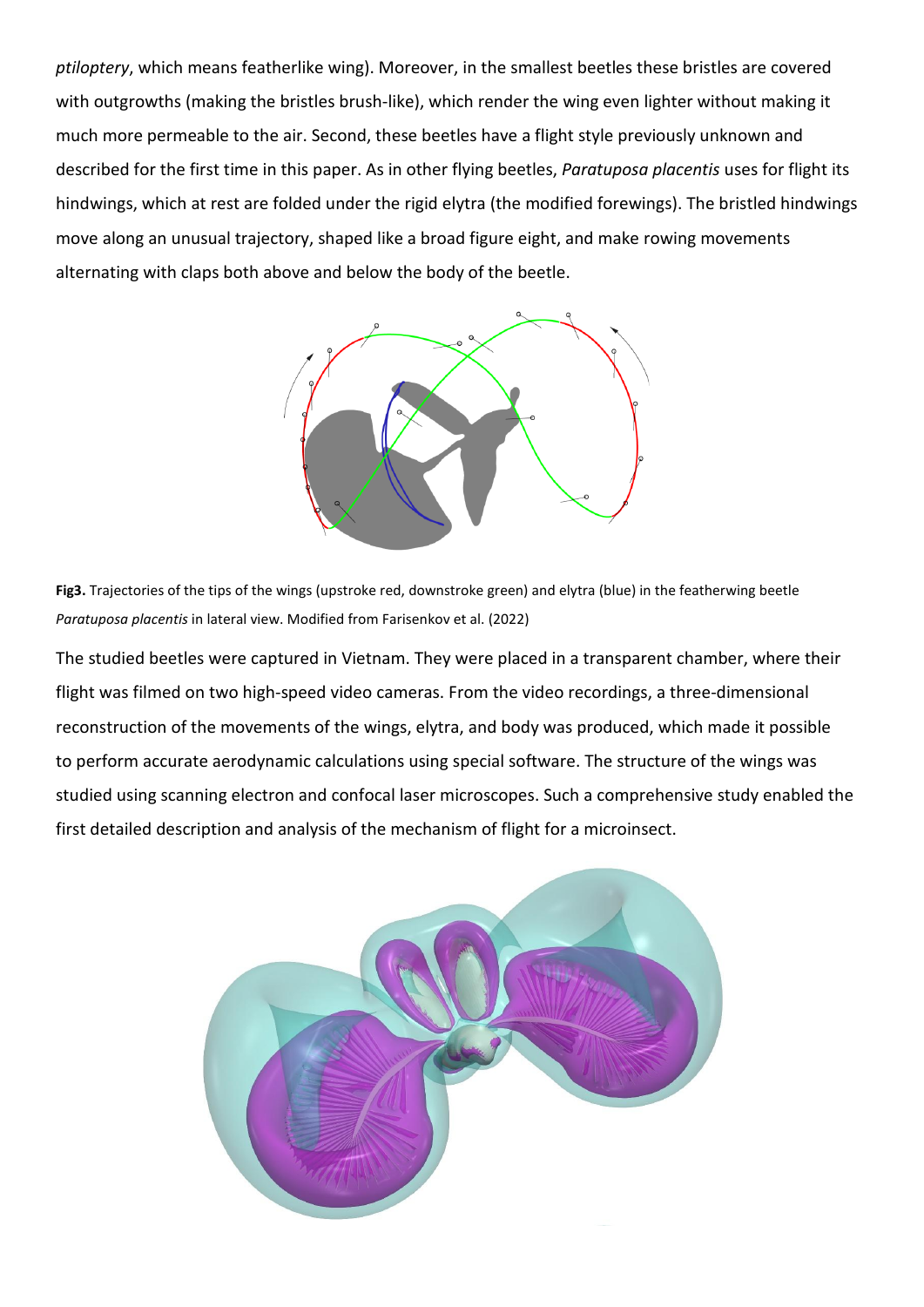**Fig4.** Three-dimensional visualization of the rotational velocity of the air flows during the flapping of the wings in the beetle *Paratuposa placentis.* Modified from Farisenkov et al. (2022)

For insects as small as featherwing beetles, the forces of viscous friction are quite high relative to the inertial forces and weight of the body and of particular body parts of these insects. As a result, during flight air sticks to the peripheral bristles of their wings due to high viscous friction and closes the gaps between them, barely passing through between the bristles. Being much lighter (and thus subject to much smaller inertial forces) than a membranous wing of the same size, the bristled wing rows almost as well, without letting much air through, like the feather of a bird. At the same time, under such conditions, the lift generated by the wing is insufficient to support the body weight. This is why a considerable part of the aerodynamic forces created by the tiny beetle in flight is due to the drag of its wings moving at high angles of attack. This flight style is in many ways similar to the rowing type of swimming found in some crustaceans, such as *Cladocera* or *Anostraca* (which swim using their branched antennae and branched legs, respectively): The wings make rowing movements, and then collapse and return to their original position for the next stroke. The elytra of ptiliid beetles move much more vigorously, with a greater angular amplitude, than in most larger beetles. It is shown in the paper that moving this way the elytra serve as inertial brakes, preventing the body from too much oscillation that would otherwise result from moving the wings in the peculiar fashion described above.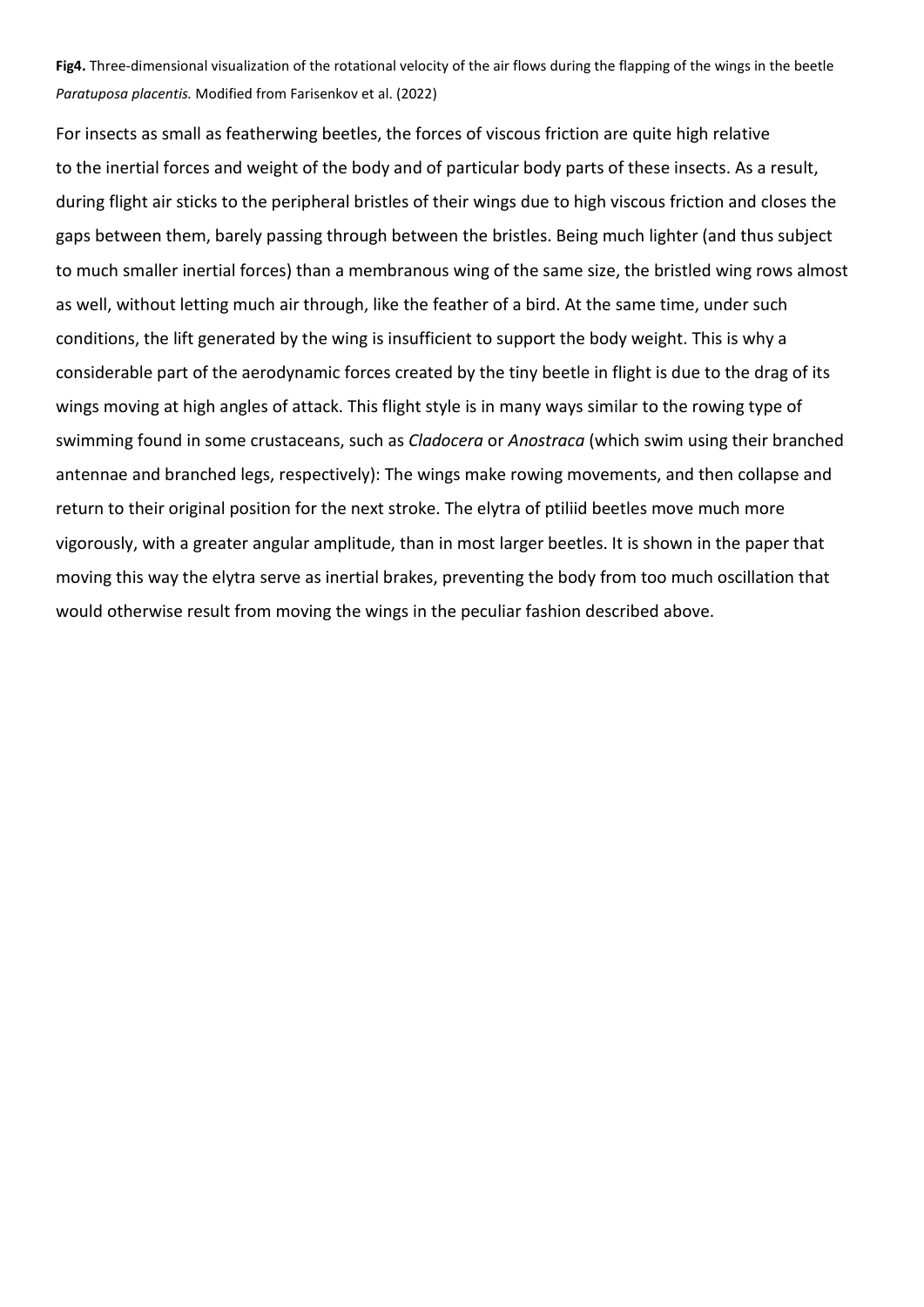



The team now plans to study the flight of other miniature insects in as much detail. This work has already started with some such insects, using the same set of methods. The wing apparatus of many other tiny insects is arranged somewhat differently, because their miniaturization took place independently. Therefore, further research is expected to reveal more secrets of the flight of such insects. Studying the aerodynamics of miniature bristled wings is an important objective, because similar flow conditions are typical for many miniature things, both natural and artificial. New knowledge about the flight of microinsects helps to better understand their biology, dispersal potential, and roles in ecosystems. Furthermore, the principles of the flapping flight of insects are already being used by engineers in the design of experimental unmanned aerial microvehicles. Miniaturization is a widespread trend not only in the evolution of certain groups of animals, but also in the development of technology, and in distant future, knowledge about the flight of microinsects may help engineers create flying devices as small as the smallest flying insects — or at least as small as some of the larger microinsects.

"To study miniature insect aerodynamics, we relied on specialized computational techniques. Traditionally, there are two distinct computational approaches to this. The first one is used to model large flying and